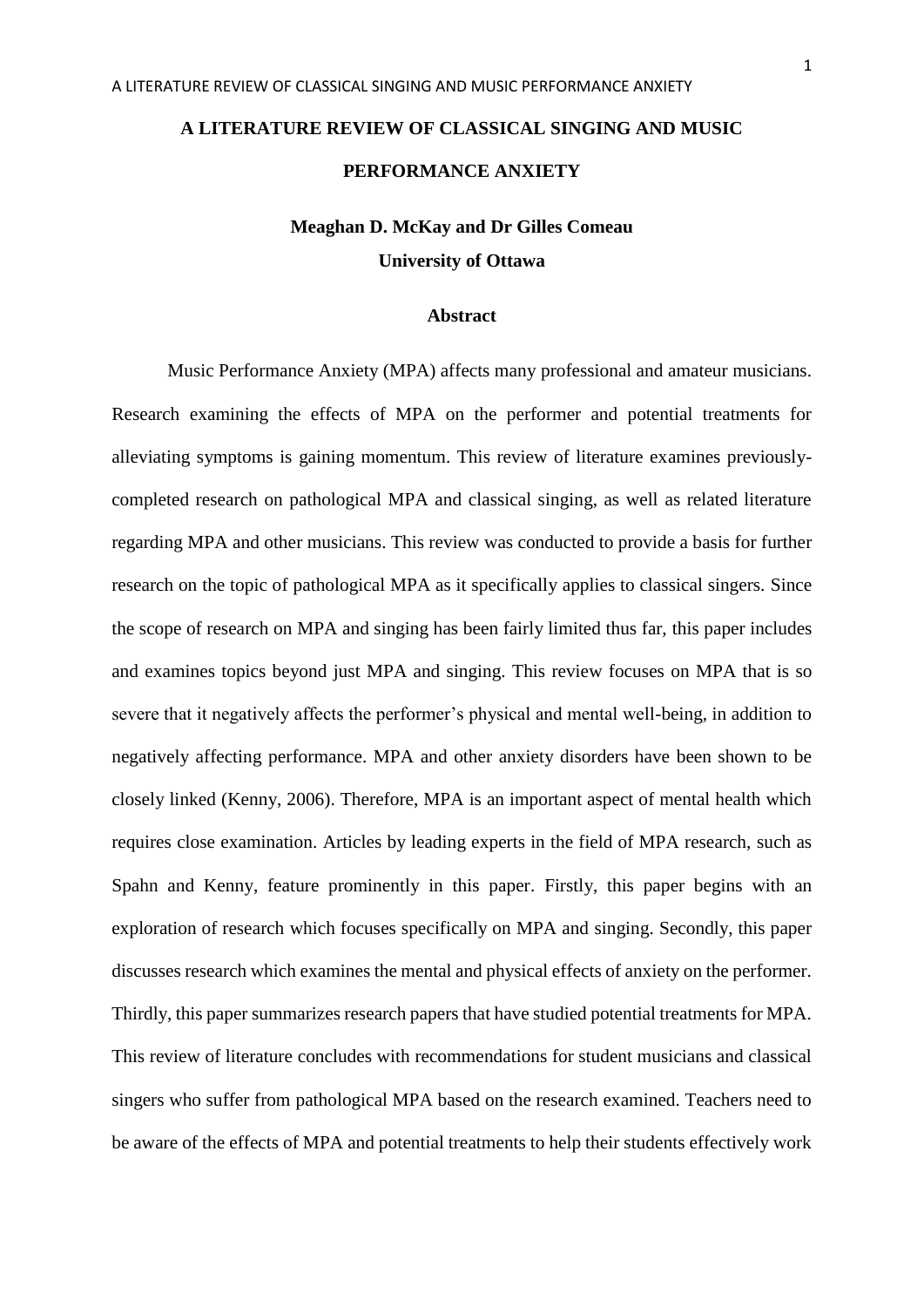through their anxiety. This proves especially relevant for teachers of singing, since singing is entirely contingent on the body and anxiety can cause many physiological effects that can negatively affect the singer's entire instrument (Larrouy-Maestri and Morsomme, 2014). Based on the findings of this review, I recommend further research on the mental and physiological effects of MPA, especially for singers, since most research to date has focused on pianists and other instrumentalists. In addition, I advocate for further exploration of potential treatments for MPA so that musicians suffering from pathological MPA may have more well-researched options for treatment.

*Keywords*: music performance anxiety, classical singing, student singers, effects of anxiety, cognitive behavioural therapy, psychotherapy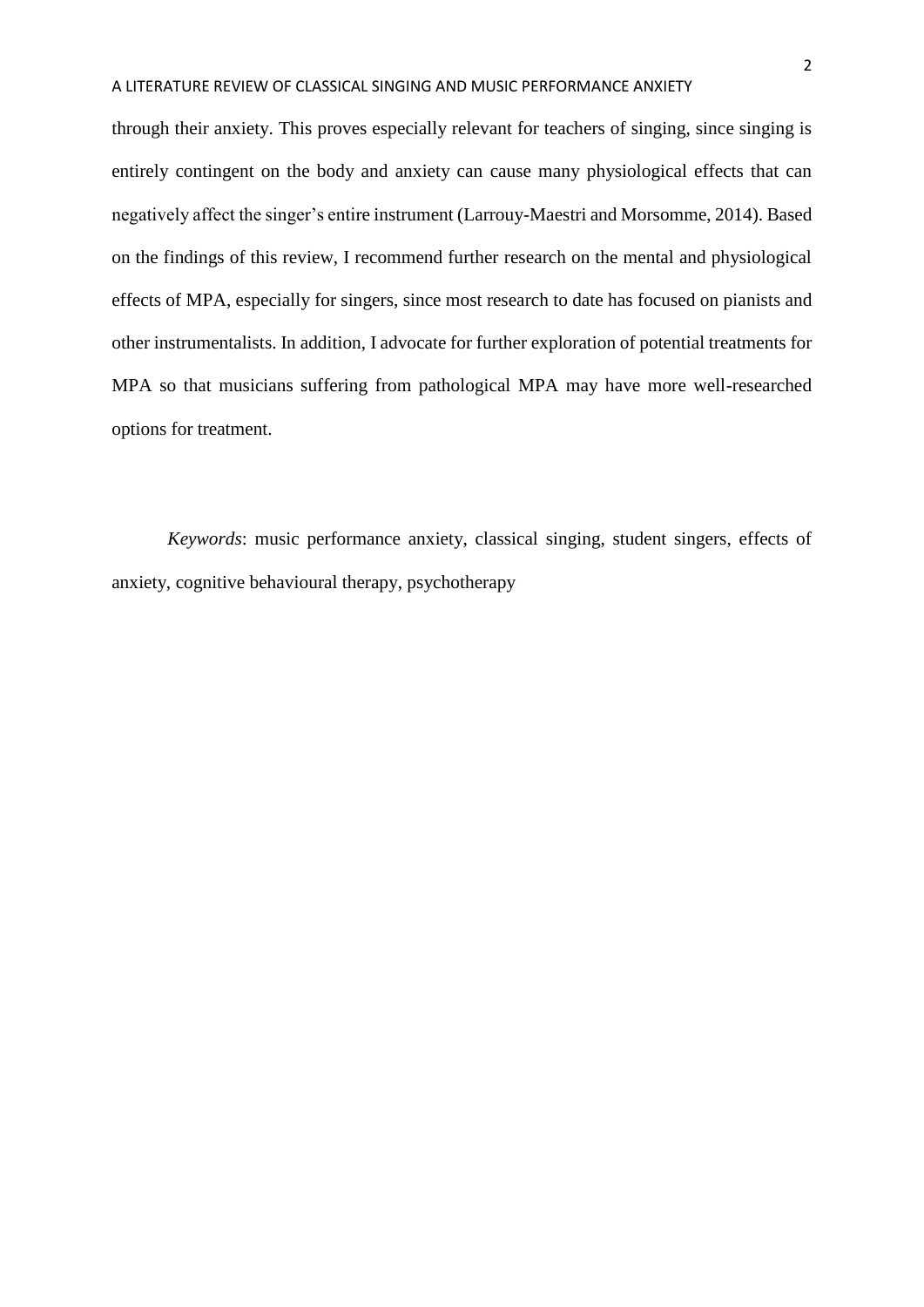# **Introduction**

This review of literature will examine the physiological and mental effects of severe Music Performance Anxiety (MPA) on classical singers, as well as potential treatments that may relieve symptoms. The focus will be on severe MPA which negatively impacts the performer's mental and physical well-being. MPA at moderate levels has been shown to be beneficial to performance but is detrimental when it exists at very high levels (Spahn, Echternach, Zander, Voltmer, and Richter 2010). Very low levels of MPA can also be detrimental to performance, but that topic is beyond the parameters of this paper (Spahn et al., 2010). MPA and anxiety disorders are closely linked, and both issues may have roots in unresolved childhood emotional trauma, a lack of training, negative experiences with conductors or teachers, and genetic differences inherent to the individual(Kenny, 2006, Ryan and Andrews, 2009). Singers may find themselves especially affected by MPA since the human voice is the only instrument to exist entirely within the body and therefore, is extremely volatile and susceptible to changes in the performer's mental and physical health (Larrouy-Maestri and Morsomme, 2014). The literature for this review was collected using online databases, using search terms such as "voice pedagogy," "music performance anxiety," "singing," "anxiety," "opera," and "chronic anxiety." Many of the articles found in the databases were written by pedagogues drawing on personal experience, rather than developed through scientific methodologies and careful analysis of hypotheses. The literature included here centres around scientific studies. This review includes studies which examine instrumentalists as well as singers because literature which focuses on MPA in the classical singer is limited and I found expanding my scope beyond those which focused on MPA and singing necessary. This review addresses the need for greater scholarly attention to the topic of pathological MPA as it specifically applies to classical singers. Further research is necessary due to the singer's unique position as both the instrument and the musician, and the inherent close connection between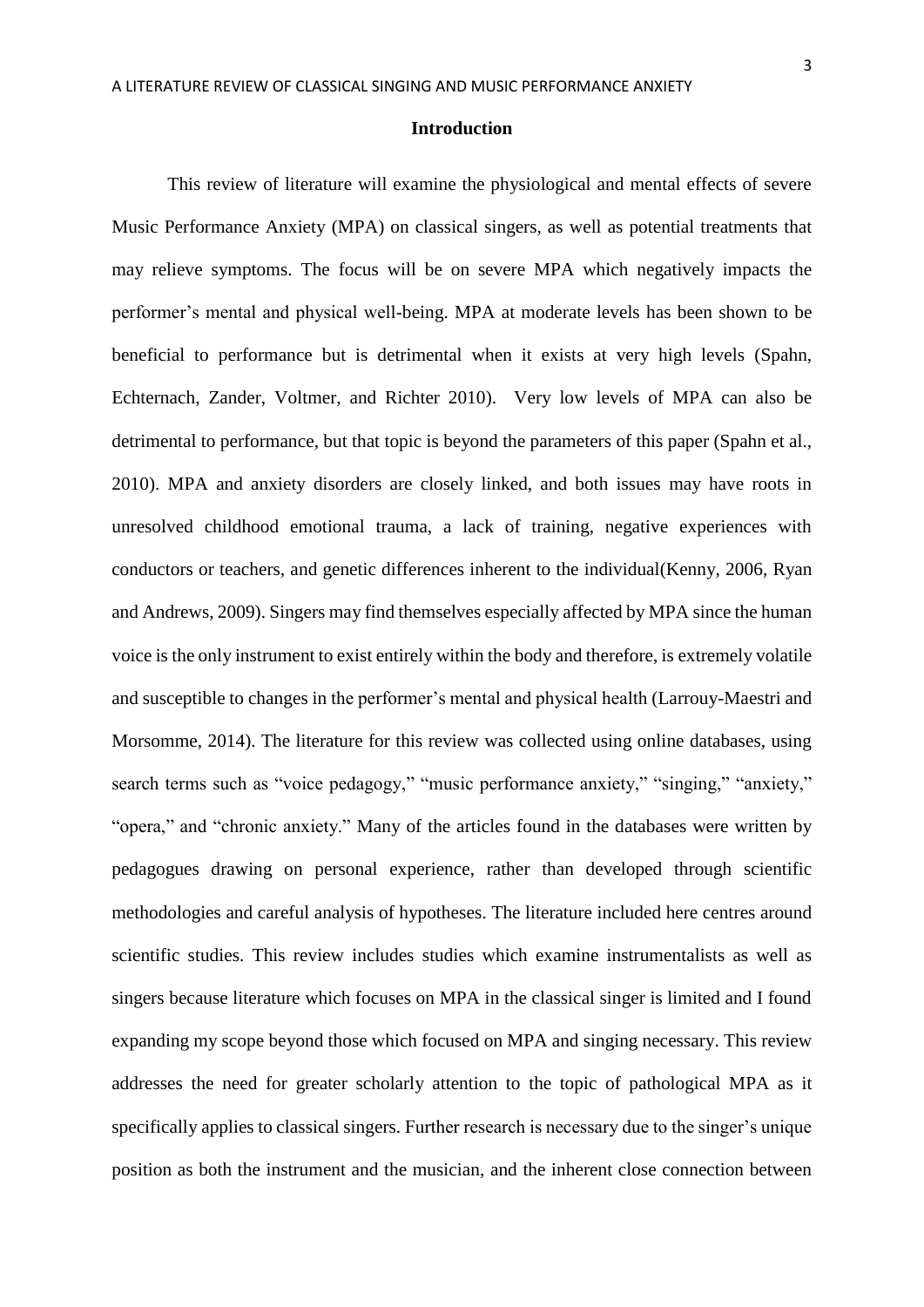the singer and their voice. This connection implies that as a singer's body is impacted by MPA, their instrument itself is also impacted. This review will begin with a discussion of singingspecific studies on MPA, followed by a discussion of articles that analyse the mental and physical effects of MPA on performers, and will end with a consideration of different treatments for severe MPA. This review functions as an overview of literature relating to MPA and classical singing, specifically. Other sources in this review (for example, those which examine instrumentalists) are included to potentially shed further light on how MPA affects musicians, and to examine effective courses of action to alleviate symptoms.

# **Singing-Specific Studies on MPA**

This section will examine studies that focus specifically on singing and MPA. This section focuses on amateur singers, chorus singers, and opera singers. Abril (2007) investigated anxiety as related to singing through cognitive, behavioural, somatic, and affective symptoms in 3 female elementary education university students who had not studied singing. Data was collected through participant journals, interviews, and field texts over a period of ten weeks. Participants only reported anxiety related to singing when in a social or performing context, due to fear of being evaluated negatively by others. The participants felt these feelings stemmed from negative experiences in their early music education, and therefore the author hypothesizes that music educators and family members have a significant impact on how a person views their own singing abilities. Broomhead, Skidmore, and Eggett (2010) and Broomhead, Skidmore, and Eggett (2012) studied positive mindset trigger words to assuage anxiety in choral singers. The 2010 study examined 86 non-expert adult singers from a college choir and the 2012 study examined 155 junior high singers. In both studies, singers either participated in a control group, attending a regular choir rehearsal, or in the intervention group, where they were guided through a routine of breathing and silently repeating positive words (such as "confident" or "bold") which are intended to trigger positive responses in the brain mid-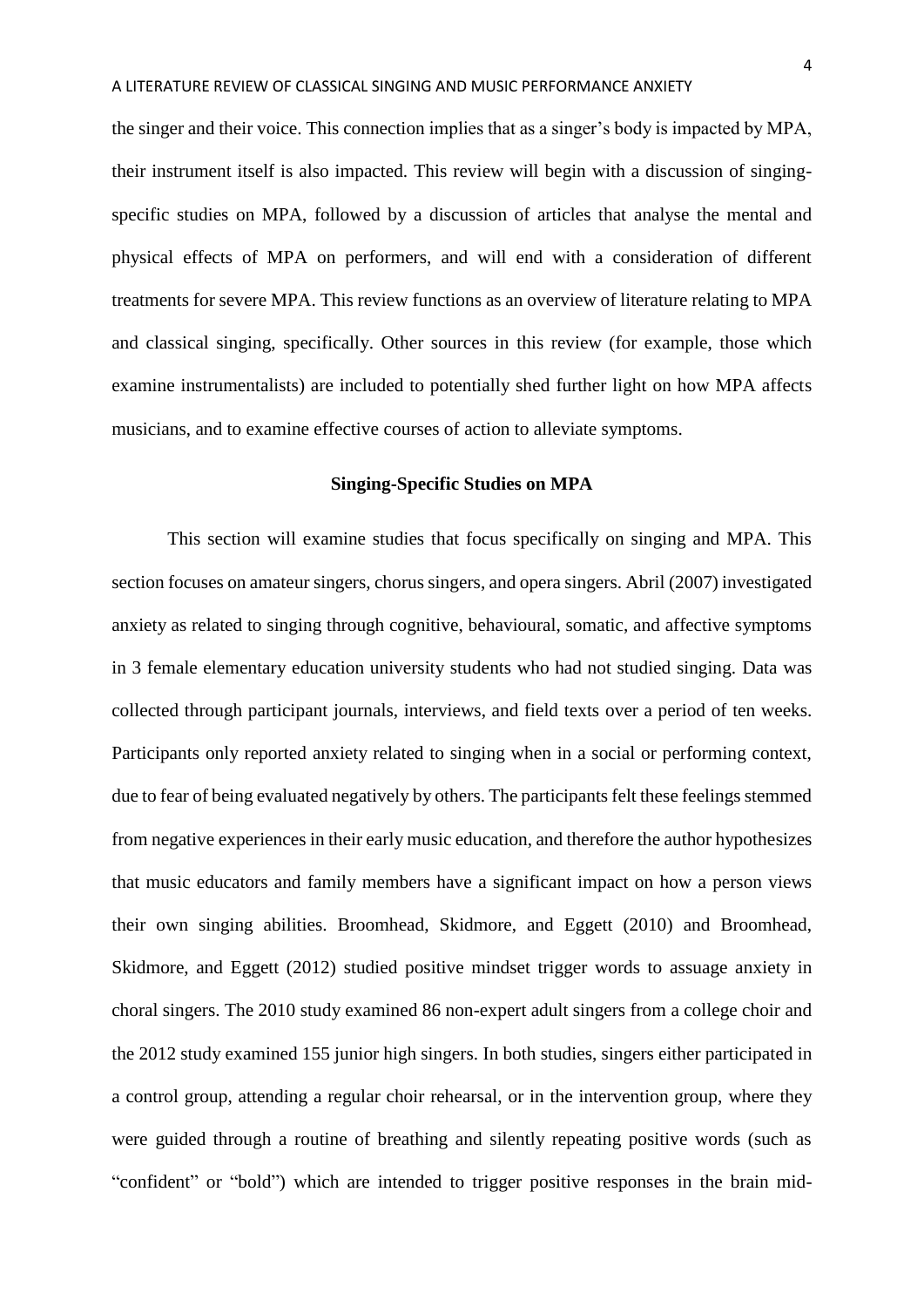performance. Participants were tested immediately before and after the intervention, as well as two weeks later. Results showed an improvement in expressivity, dynamics, and timing, but not in articulation or tone. The researchers hypothesize that regular interventions of positive trigger words may help singers of both ages to improve expressivity in their performances and increase self-awareness during performances. Abril (2007) and Broomhead and colleagues (2010, 2012) both examine moderate MPA in amateur singers (amateur in this instance being defined as singers who do not currently have professional aspirations, or singers who are just beginning to learn); Abril examines the symptoms of MPA, while Broomhead et al. studies potential interventions for MPA. That these three studies examined moderate MPA in amateur singers is useful because it provides a starting point for examining MPA, however, further research on severe MPA as it manifests in professional singers, or advanced singers with professional aspirations, is lacking, as demonstrated below.

Beck, Cesario, Yousefi and Enamoto (2000) studied saliva samples taken from 31 professional chorus members before and after two rehearsals and one performance of Beethoven's *Missa Solemnis*, for a total of six samples from each participant. The immune system response of the participants was measured by examining secretory immunoglobin A and cortisol. Immunoglobin A levels increased 150% during rehearsals and 240% during performances, which suggests increased positive emotional arousal and pleasurable social interaction. Cortisol decreased 30% during rehearsals and 37% during performances, which suggests lower stress levels. The participants' perception of their own performance was the greatest indicator in their immunoglobin and cortisol levels. This article is important because it examines some of the specific physiological effects of rehearsal and performance, and because it examines how a person's perception of their performance can significantly alter their feelings of goodwill or stress pertaining to the performance. Ryan and Andrews (2009) examined 201 members of semi-professional choirs and their experience of performance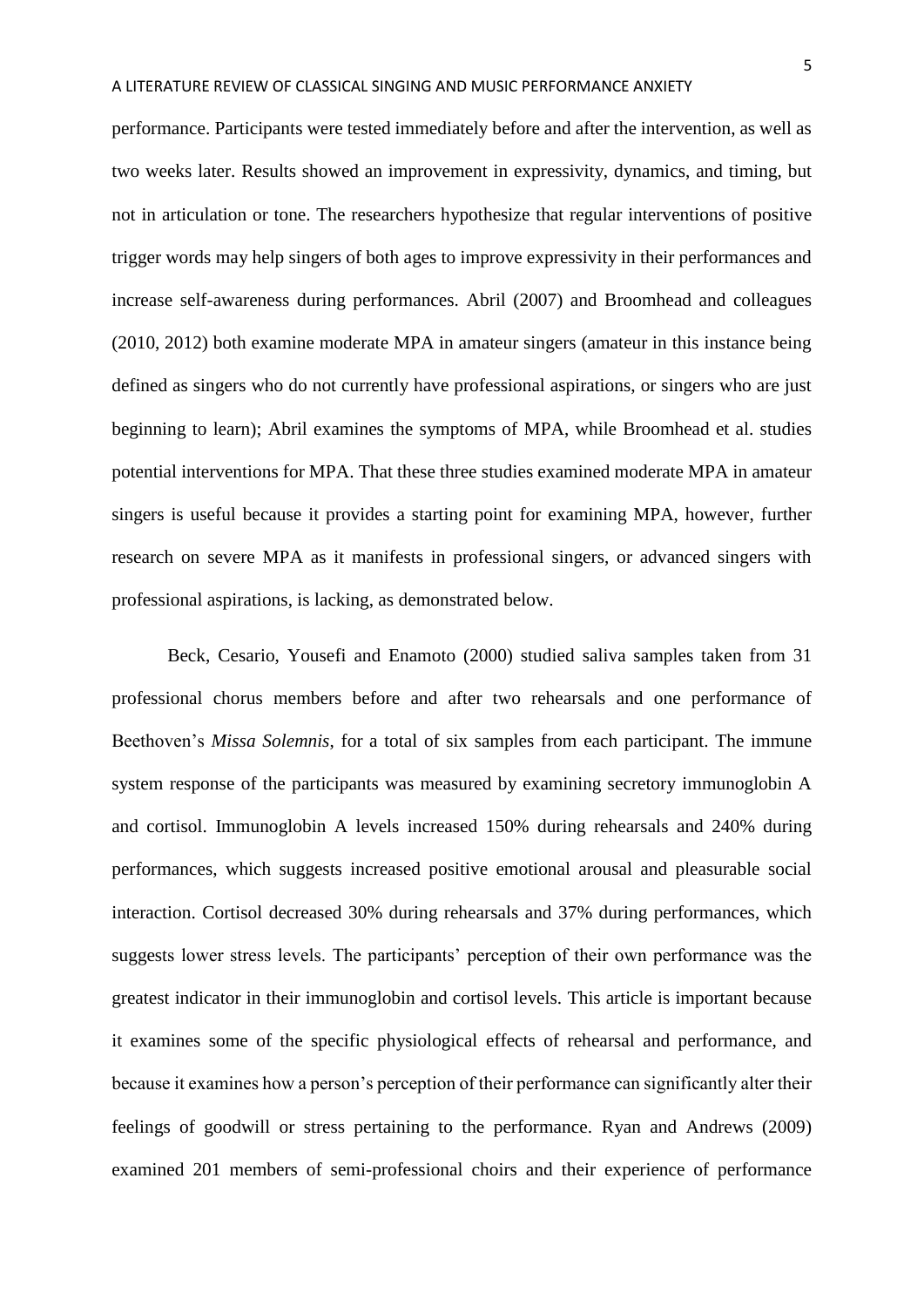anxiety as well as their coping methods, completed through questionnaires. MPA affected many of these singers, but those with more training reported less frequent (but equally severe) instances of MPA than singers with less training. The participants labelled solo performances as more anxiety-inducing than ensemble performances, and pointed out the significance of the conductor regarding their experience of anxiety. This article is important because it includes some statistics of how many choral singers suffer from severe anxiety, how gender affects MPA, and the differences between solo MPA and ensemble MPA. The articles in this segment discuss professional or semi-professional chorus singers, who face different stressors than solo opera artists, but are relevant because they explore the physical effects of MPA on the singers, and potential contributing factors to an individual's experience of MPA.

Kokotsaki and Davidson (2003) noted differences in how vocal students of different genders respond to MPA. They examined 21 second-year and 22 third-year voice students at the Guildhall School of Music and Drama using the Spielberger's State Trait Anxiety Inventory (STAI) (Spielberger, 1970). Female students reported greater general anxiety levels than male students, as well as higher anxiety during jury situations. In addition, this study notes that students that achieve higher marks have greater experience and training levels and perform better under anxious conditions than students with less experience, who achieve lower grades. These distinctions are in agreement with Ryan and Andrews (2009) who found that a singer's experience level often directly correlated with their experience of MPA. Kenny, Davis, and Oates (2004) examined the effects of MPA on 48 professional singers employed full-time with a national opera company. The participants reported higher levels of trait anxiety and occupational strain than the general population. This study examined the connections between state anxiety (emotional arousal in the face of danger or threatening demands) and trait anxiety (the tendency to respond with state anxiety in anticipation of dangerous situations where the situation is not actually dangerous). This study found a close relationship between trait anxiety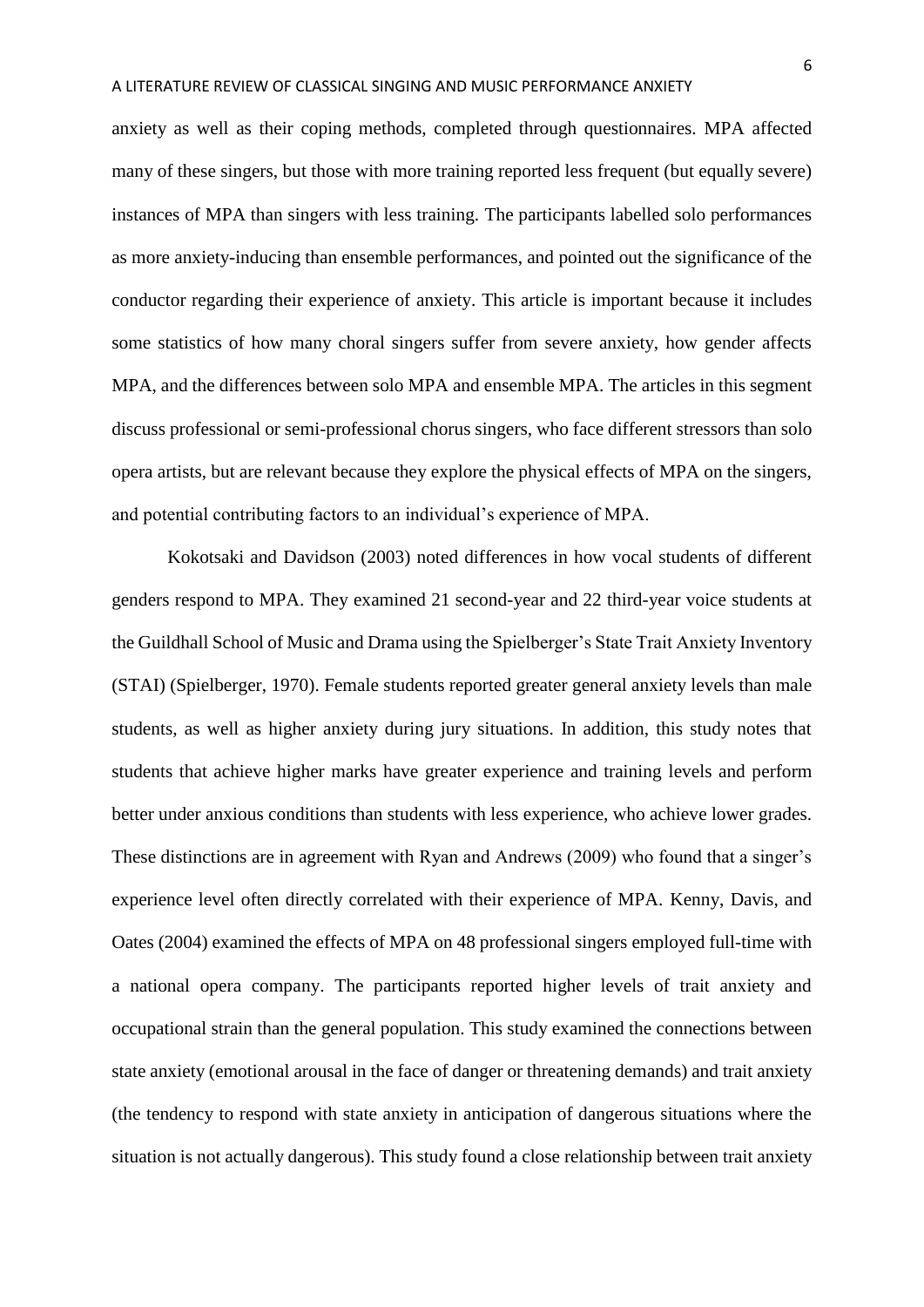and MPA, but noted that occupational stress also impacts the quality of working life in professional vocal artists. These studies share certain similarities if we consider that vocal students and professional artists both face a sort of occupational stress, and that their levels of experience can have an impact on how that occupational stress may influence their MPA. Singers who experience more anxiety day-to-day are more likely to experience debilitating levels of MPA.

Spahn, Echternach, Zander, Voltmer, and Richter (2010) discussed the four levels of MPA: affect, cognition, behaviour, and psychology, as well as the continuum on which MPA exists, from low MPA to high MPA. The researchers studied 7 opera singers and 2 instrumentalists to determine how performing affected their heart rate and blood pressure and found that both heart rate and blood pressure with highly elevated during performance. The authors found no clear relationship between anxiety levels and physiological arousal but found intermediate levels of tension, rather than high levels of tension, resulted in the best performances. The article concludes with some potential treatments for pathological (severe or debilitating) MPA. This article occupies a notable place in this review because of the researchers' focus on singers. Additionally, this research provides insight into varying physiological responses to MPA and examines how these responses may affect performance. Thomson and Jaque (2016) examineed the phenomenon of overexcitability in elite performers. They examined 84 dancers, 62 opera singers, and 49 athletes. Overexcitability is a heightened physiological response that occurs in reaction to both external and internal stimuli and result in intensified experiences; it may be more present in those who show early promise at a particular activity. The authors determined that singers and dancers showed greater levels of overexcitability than athletes. They investigated the psychological profile of overexcitability, which includes five dimensions: psychomotor, sensual, imaginational, intellectual, and emotional, which they accomplished through examining participants' self-reports on five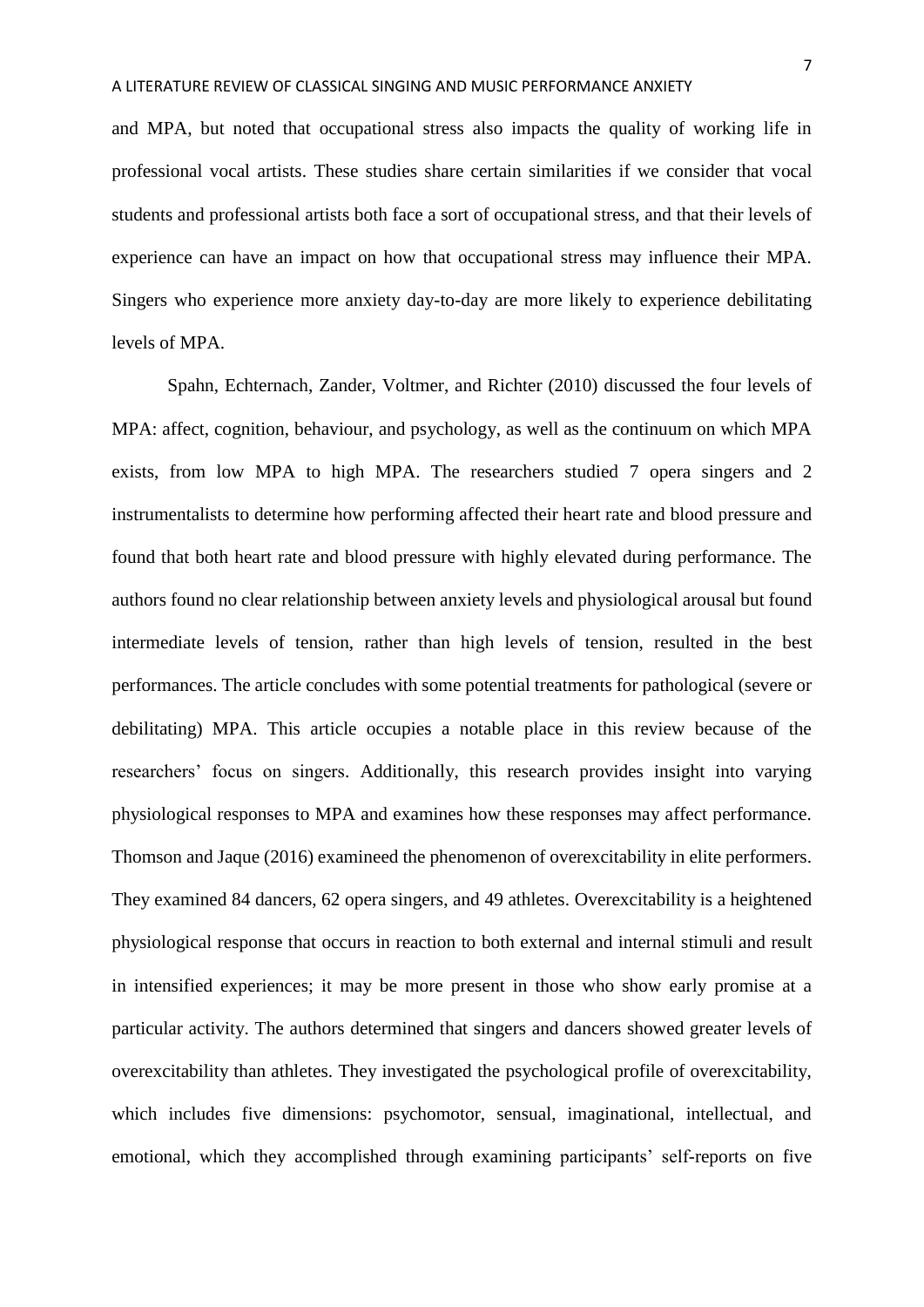factors: overexcitability, fantasy proneness (which can prove to be both beneficial to the creative process and detrimental to the individual), shame, anxiety, and depression. Results demonstrated that singers and dancers scored much higher in all factors except depression, which rated consistently across singers, dancers, and athletes. Elevated levels of overexcitability accurately predicted levels of shame, anxiety, and depression in all three groups. A close relationship potentially exists between overexcitability, high musical achievement and MPA. Spahn and colleagues (2010) and Thomson and Jaque (2016) each examined potential factors that lead to an increase in MPA, and both discuss how MPA (and its related phenomenon) can be detrimental to the performer.

# **The Mental and Physical Effects of MPA on the Performer**

This section will examine studies that focus specifically analysing the effects of MPA on the performer. This section focuses on questionnaires used to explore MPA, predicting factors of MPA, and physiological effects of MPA on both instrumentalists and singers. Sârbescu and Dorgo (2014) examineed MPA through the lens of three dimensions: somatic and cognitive features, performance context, and performance evaluation. The researchers tested 134 high school music students using the MPA Inventory for Adolescents. Results suggested that all three dimensions mentioned contribute to the effects of MPA, and the authors advocate for viewing and treating MPA as multi-dimensional, rather than uni-dimensional. This study outlines the many factors that influence an individual's experience of MPA and discusses the importance of viewing the treatment of MPA as fluid and adaptive. Although it does not focus on singers, this study outlines different ways MPA can manifest in musicians. Alzugaray, Hernández, López and Gil (2016) conducted a study using the Kenny Music Performance Anxiety Inventory, which is based on Barlow's theory of performance anxiety and is used to evaluate anxiety on stage (Barlow, 2000). This questionnaire was answered by 490 musicians studying in Spanish conservatories, and results suggest that this inventory may be useful for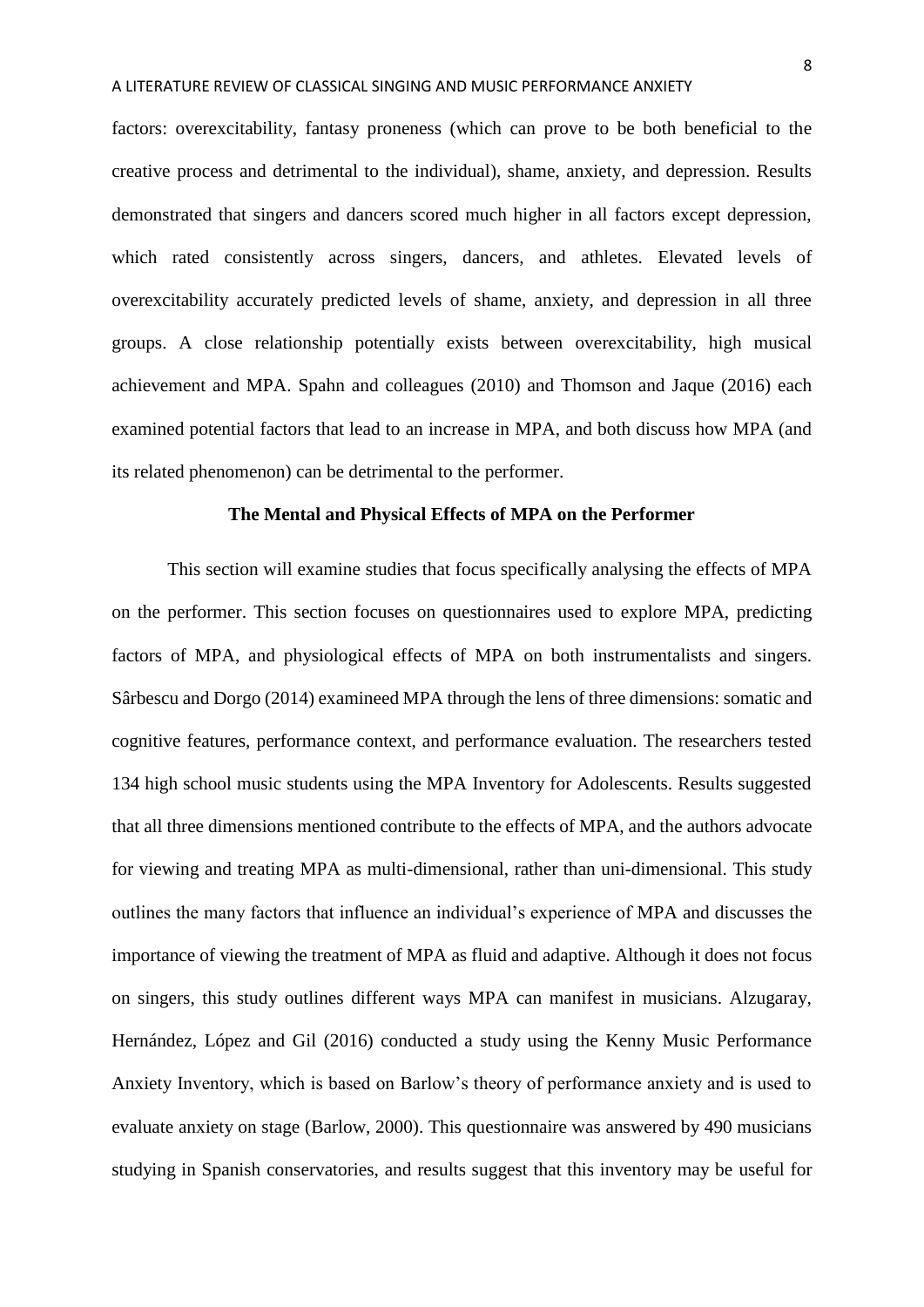analysing MPA. The researchers found a close relationship between MPA, psychological vulnerability and early family influences. This study is valuable because it outlines potential early causes of MPA and provides insight suggesting which musicians may be more prone to developing MPA. Sârbescu and Dorgo (2014) and Alzugaray and colleagues (2016) examined two questionnaires in depth: the MPA Inventory for Adolescents, and the Kenny Music Performance Anxiety Inventory (KMPAI). The KMPAI, developed by Kenny, Davis and Oates (2004), has since been used by Juncos and Markman (2015) and cited by Ryan and Andrews (2009) and Spahn, Echternach, Zander, Voltmer, and Richter (2010), among many others. Therefore, it is an important and well-used tool for examining MPA.

LeBlanc, Jin, Obert, and Siivola (1997) tested 27 male and female high school band performers under different performing atmospheres: alone in a practice room, with one researcher in a practice room, and in a rehearsal room with all researchers, a tape recorder, and a peer group. Participants self-reported their anxiety levels during each performance situation, while researchers recorded the participants' heart rates during each performance. Judges rated each performance, and the researchers interviewed each participant after their performances. Participants reported the lowest anxiety when alone in the practice room, and the most anxiety when performing with all the researchers, a tape recorder, and a peer group. Heart rate remained consistent during the performance alone in a practice room and when in the presence of one researcher, but rose significantly when performing for all researchers, a tape recorder, and the peer group. Female students reported higher levels of anxiety and had significantly higher heart rates than male students, but judges rated the female students' overall performance scores higher than the male students. Biasutti and Concina (1997) examined potential predicting factors for MPA, such as gender, experience, and weekly hours of practice, and how relevant different coping mechanisms are to the treatment of MPA. Participants consisted of 97 advanced university students and 74 professional musicians, who completed the Performance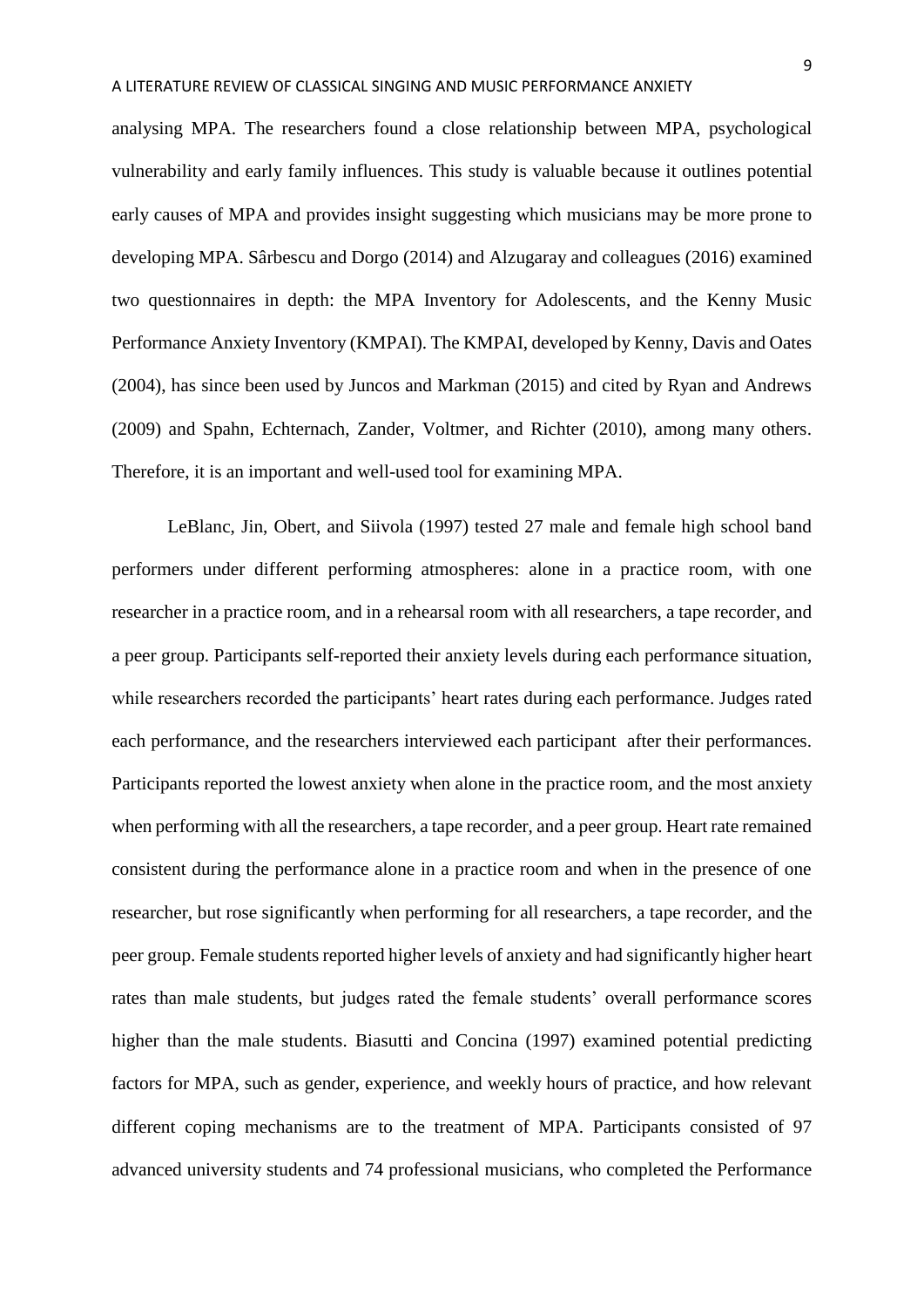Anxiety Index and the Coping Orientation to Problems Experienced. Results show that those who use social support and avoidance coping mechanisms scored higher in MPA, those who practiced more hours per week scored lower in MPA, and professional musicians experienced lower MPA than students. The researchers concluded that an individual's coping mechanisms for stress greatly influences how they will be affected by MPA, and that MPA can be improved through experience and training. I hypothesize that as students grow in confidence, this may lead to a reduction in MPA, but until they reach a confidence level where MPA may be less problematic, workshops on managing MPA would be beneficial to many music students.

Gender differences in MPA are becoming an important trend across these studies. This topic warrants further research, as exhibited by the studies discussed above. In contrast, Perdoma-Guevara (2014) examined relationships between the genre in which performers specialized and MPA. 625 participants answered an online survey that contained questions pertaining to emotions during performance and conceptualizations of their own performances. Results found that Western classical performers experienced significantly greater amounts of negative emotions in comparison to performers of non-classical genres. Each group had a different approach to how they viewed music performance. These studies are important to consider because they examine the different determining factors to an individual's experience of MPA. Gender, genre, experience level, childhood experiences, hours of weekly practice, and coping mechanisms can drastically impact a performer's anxiety. If we can determine which factors can lead to pathological MPA, we can create ways to combat it in advance, develop treatments, and educate performers on MPA.

Hamann (1982) examined the effect of anxiety on both instrumental and vocal performances, using the STAI (Spielberger, 1970). 90 subjects were recorded, then adjudicated by three experts for musical quality. The study found that when participants who scored higher on the STAI faced elevated anxiety situations, they experienced a heightened state of anxiety.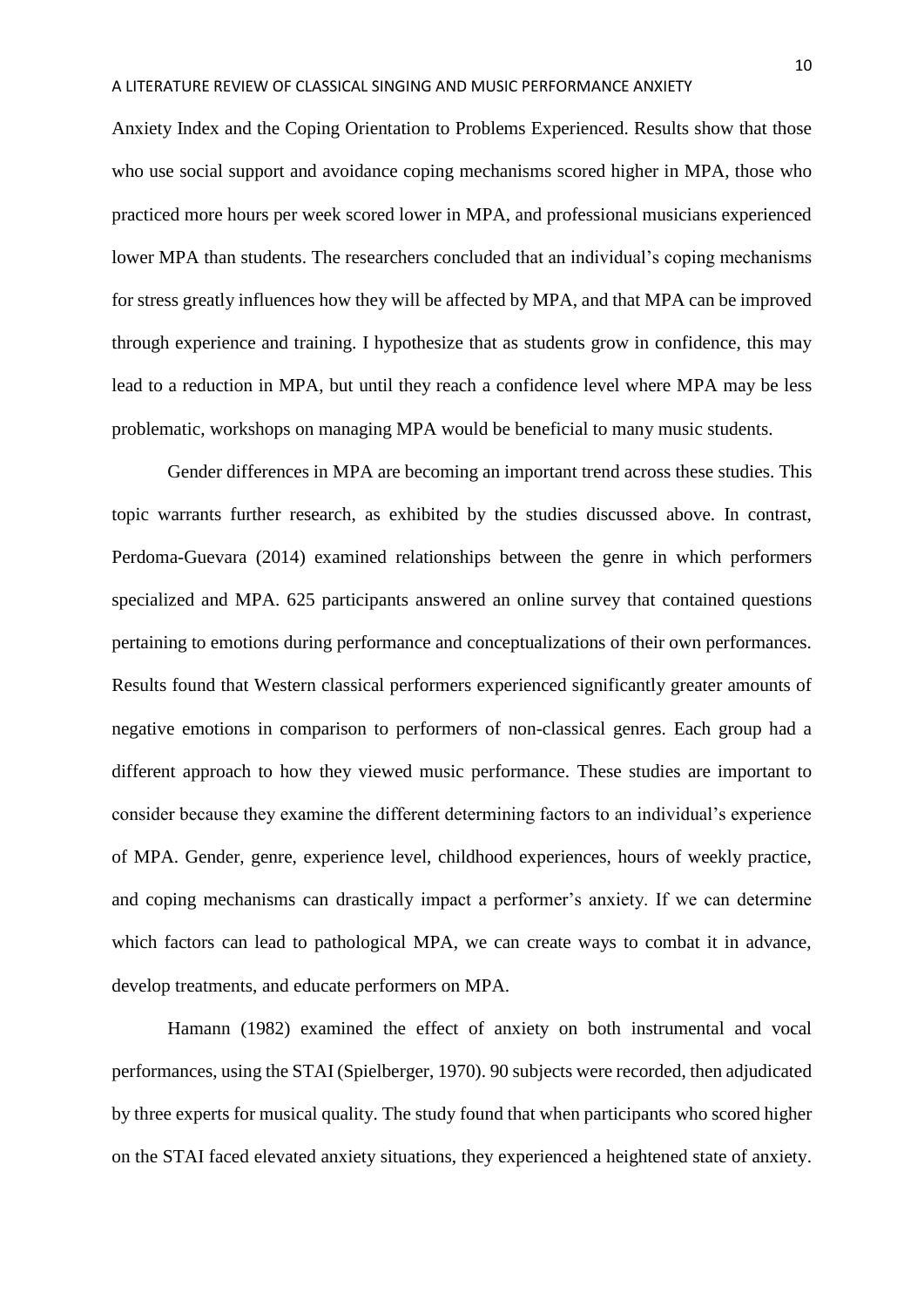Subjects who scored low on STAI experienced lower anxiety levels in the same situations. This article is useful because it includes a comparison of vocalists and instrumentalists, and because it compares how performers with low-level anxiety react to stressful performance situations to those with higher-level anxiety. Yoshie, Kazutoshi, Murakoshi and Ohtsuki (2009) studied how a performance situation affected pianists' subjective, autonomic, and motor stress responses. The researchers measured the subjective state anxiety, heart rate, sweat rate, and electromyographic activity of the upper extremity muscles of 18 skilled pianists. Each pianists' measurements were compared during rehearsal conditions and competition conditions. Researchers found that heart rate and sweat rate increased significantly during the competition conditions, as well as increased muscle tension. These responses can negatively affect a pianist's performance, mental health, and physical soundness. Both articles examined the physiological effects of MPA, and how different levels of baseline anxiety affect MPA; those with higher anxiety in general experience higher levels of MPA, and therefore likely experience more elevated physiological responses.

Studer, Danuser, Hildebrandt, Arial, and Gomez (2011) studied 169 university music students of various specializations, including 23 vocalists, using the STAI and the Nijmegen Questionnaire for hyperventilation complaints (van Dixhoorn and Duidenvoorden, 1985). This study examined the effects of hyperventilation before performance, rather than during performance, as most studies have explored. The researchers determined that a significant correlation exists between hyperventilation prior to a performance and a performer's negative experience of MPA, particularly among wind instrumentalists and singers. Furthermore, women reported higher levels of hyperventilation prior to performing, and experienced more negative feelings of MPA than men. The researchers advocated for experimental studies to determine if hyperventilation and MPA manifest at the physiological level. Larrouy-Maestri and Morsomme (2014) studied the effects of stress on singing voice accuracy in 31 music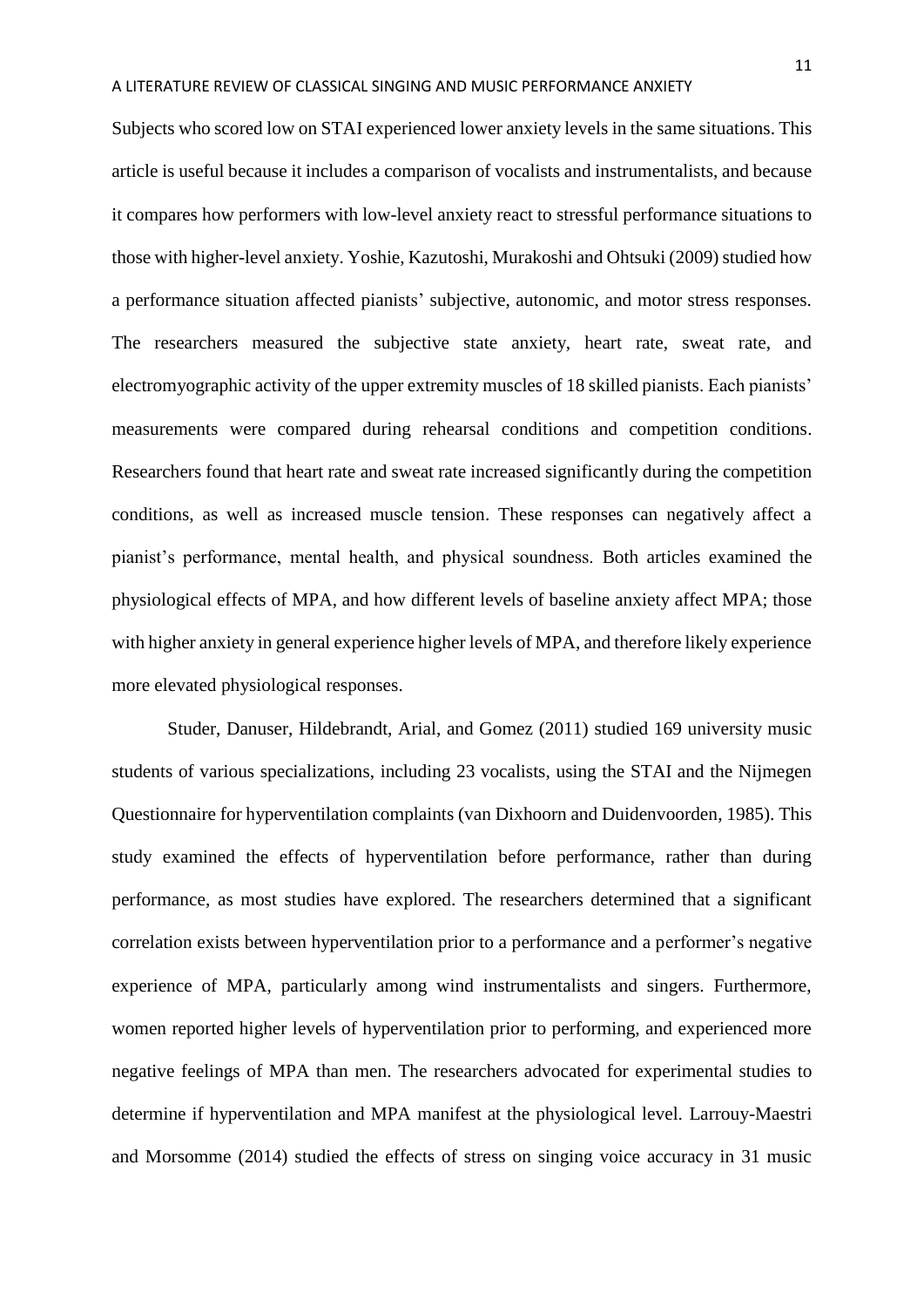students. The students were recorded during a music examination in front of a jury and during a non-stressful condition, during which only the student and examiner were present. Participants self-reported their anxiety using the Competitive State Anxiety Inventory  $-2$ Revised (Martinent, Ferrand, Guillet, and Gautheur, 2010). Researchers measured each participant's heartrate during performance and the accuracy of each participants' performance was analysed using a spectrogram. Results demonstrated positive effects of stress on the singing accuracy of second-year students but negative effects of stress on the singing accuracy of first-year students, since the music examination was particularly challenging for the lessexperienced students. Highly significant correlations were discovered between a students' cognitive symptoms and their vocal accuracy, as students who experienced high-intensity cognitive symptoms demonstrated a decrease in singing accuracy.

# **Potential Treatments for MPA**

This section will examine studies that explore potential treatments and/or interventions for participants who suffer from MPA. This section focuses on group workshops, including desensitization training and performance/audition training, and psychotherapy and cognitive behavioural therapy as treatments for severe/pathological MPA. Reitman (2001) examined the effects of Music-assisted Coping Systematic Desensitization on MPA. 18 musicians, ranging in experience from student to professional, were divided into three groups: verbal coping systematic desensitization, music-assisted coping systematic desensitization, and a control group. Subjects performed before and after treatment in front of three judges. Reitman measured MPA using heart rate, electromyography, the STAI, and the Performance Anxiety Response Questionnaire, both before and after performances. Both treatment groups showed improvement compared to the control group, and additionally demonstrated significant reductions in anxiety-related muscle tension. Music-assisted coping systematic desensitization treatment could be particularly useful for singers, because the vocal structure is a very small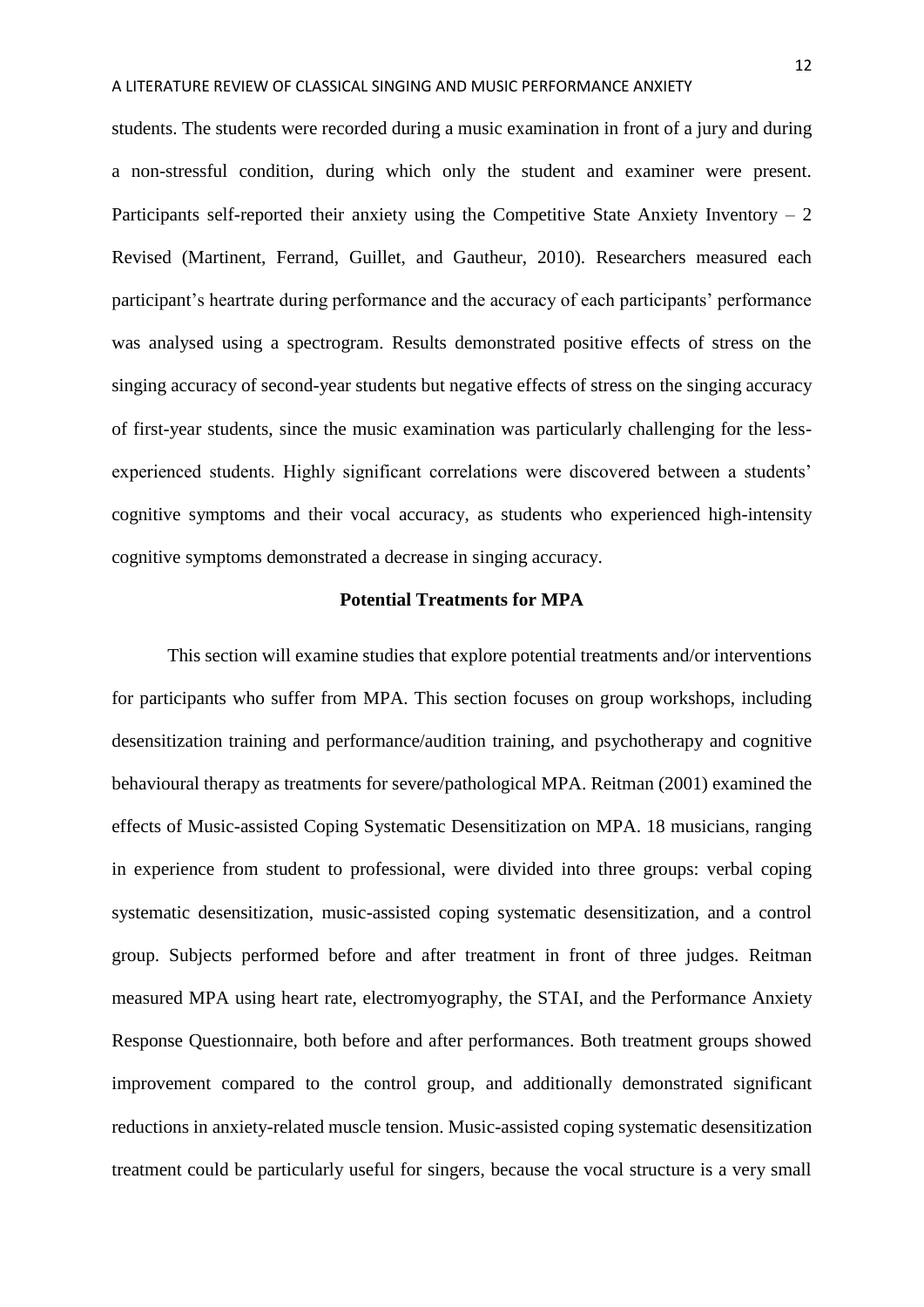and delicate set of muscles. Hoffman and Hanrahan (2012) examined the effects of psychoeducational workshops on 33 participants of different ages and musical experience regarding their anxiety levels during performances. Participants ranged in age from 19 to 66 years, and differed in experience from student, to amateur, to professional. Participants learned mental skills strategies through three guided sessions. Researchers analysed participants' selfreports, behavioural and physiological indicators of anxiety, and performance quality were tested before and after each session. The researchers found that participants in the treatment group showed a significant reduction in anxiety post-intervention. The control group showed a decrease in performance quality while their anxiety levels remained somewhat constant. Benefits of the mental skills strategies workshop continued and strengthened during a onemonth follow-up. These articles demonstrate the importance of mental health education for performers and provide evidence that such interventions can be very helpful to performers who suffer from performance anxiety.

Spahn, Walther and Nusseck (2016) studied the effectiveness of a seminar intended to teach students how to cope with MPA in audition scenarios. 13 university students participated in the program, with eight students in the control group. The intervention comprised of 14 weekly sessions and contained video feedback, body awareness exercises, and discussed cognitive methods for dealing with MPA. The students performed a simulated audition before and after the intervention, filled out questionnaires at both auditions, and had their performances evaluated by two judges and 12 orchestral musicians (via video recording). Results found a significant improvement in MPA as self-reported by the students, and the judges rated the second auditions of the treatment group significantly higher than the auditions of the control group. This study is valuable because it discusses the differences between MPA experienced during a regular performance and MPA experienced during an audition. This study also examined the effectiveness of group seminars in treating MPA, rather than just individual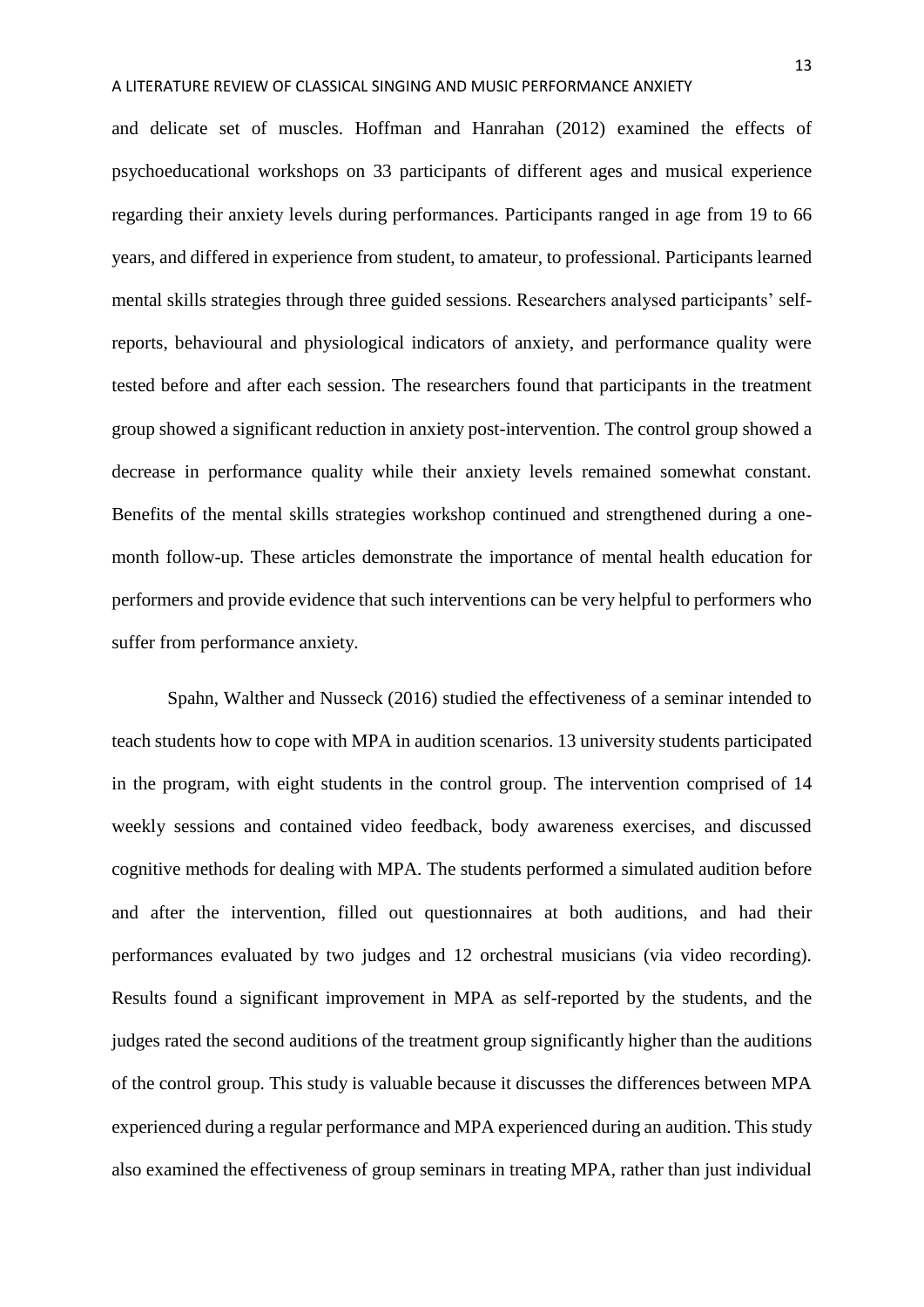counselling. For sufferers of mild to moderate MPA, group sessions may prove a more costeffective way of managing MPA and provide techniques for students to develop in order to prevent MPA from worsening through their education. Spahn is an important scholar of MPA in musicians and her work is especially important in this context because of her specialization in singers with MPA.

Nagel (2010) conducted a literature review that focuses on two different potential treatments for MPA: Cognitive Behaviour Therapy (CBT) and psychodynamic treatments. The author emphasizes that different treatments will be beneficial for different patients, and that one treatment will not help all sufferers of MPA. The author found that psychodynamic treatments are not discussed as much in the literature but may prove to have longer-enduring benefits. This review is an important overview of existing literature that relates to my topic, as well as a crucial discussion of two of the most common treatments for MPA (and anxiety in general). This paper is important because of the focus on the effects of different treatments of MPA, and its outlining of the existing scholarship on this topic. Kenny, Arthey and Abbass (2014) examined the effect of Intensive Short-Term Dynamic Psychotherapy (ISTDP) in treating MPA in one professional musician who had suffered from extreme MPA for his entire career. This is the first reported study on ISTDP for a professional musician, and results found that it may be a helpful step for treating MPA in other musicians. The participant underwent ten sessions of ISTDP, and the researchers hypothesize that his particular case of MPA had roots in unresolved emotional issues from childhood. The results show that some cases of MPA could have roots in deeper psychological issues, and through treating these unresolved issues, MPA symptoms could be drastically improved. Kenny, Arthey and Abbass (2014) explored a potential treatment of MPA not discussed in Nagel (2010), but since ISTDP is still a new treatment, CBT and psychodynamic treatments should still be considered as valid options for treatment, since they have been studied with more subjects and more thoroughly.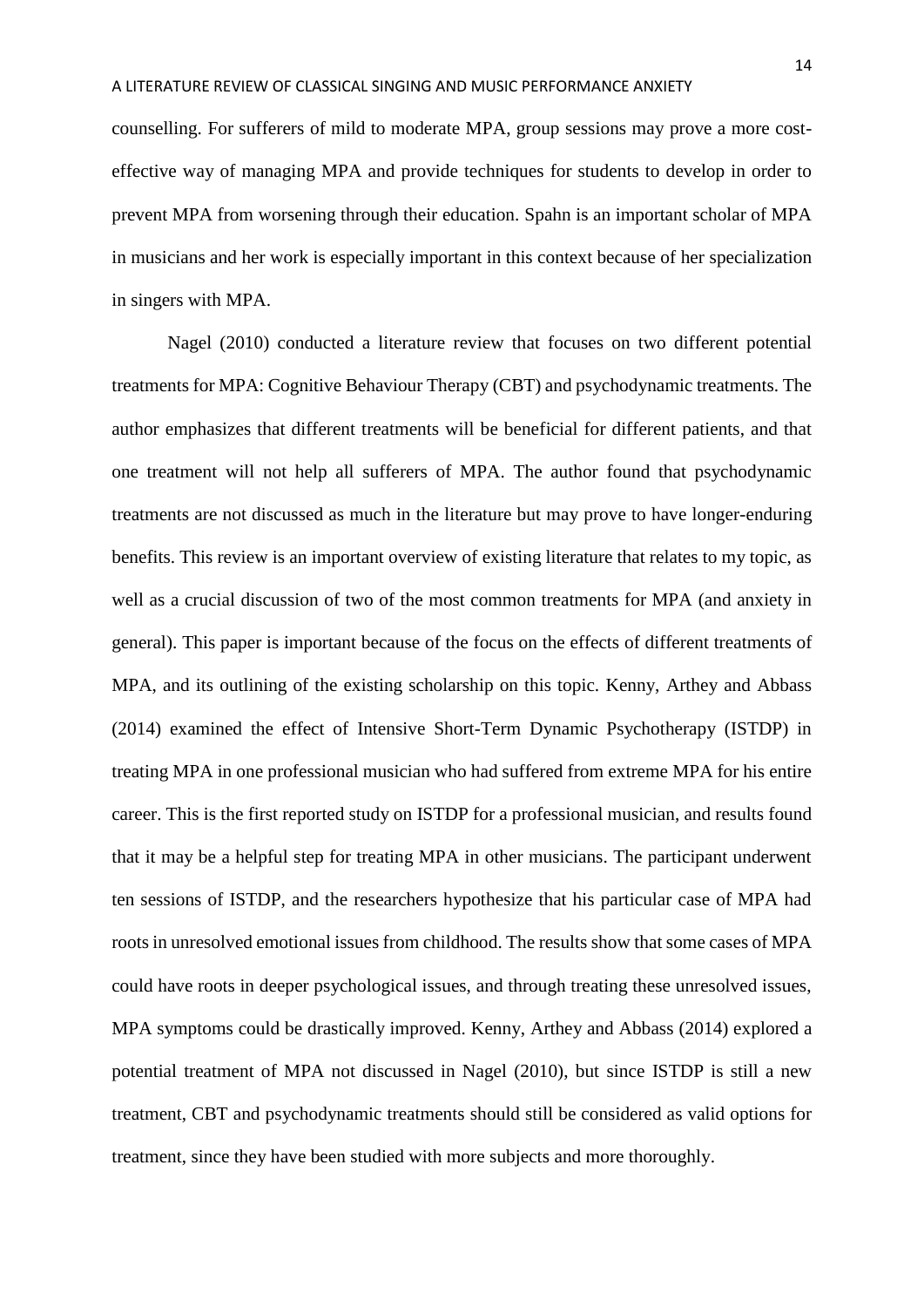Brooks (2014) hypothesized that re-thinking feelings of anxiety as feelings of excitement may help to combat the issues of performance anxiety. This may be useful for individuals who find it difficult to remain calm when feelings of anxiety become significantly escalated prior to a performance. Reformulating their thought process from one of fear to one of excitement may prove more effective than avoiding feelings of fear altogether. The author uses the term 'arousal congruency' to define this phenomenon, which means that the physical effects of anxiety and excitement are very close, and it takes little effort to shift a person's thought patterns from one to the other. This article describes one form of emotional regulation that may be useful for singers who suffer from performance anxiety, even though the article itself does not focus on musicians. Juncos and Markman (2016) examined the effects of Acceptance and Commitment Therapy (ACT) on a single university student with debilitating MPA. ACT is a new therapy that seeks not to lessen the symptoms of MPA, but rather to enhance psychological flexibility through identifying avoidant behaviours and increasing awareness of hexaflex processes. ACT may lead to a decrease in symptoms, but a decrease in symptoms is not the explicit goal; instead it promotes mindfulness and acceptance of symptoms. The ACT Hexaflex includes six goals to include psychological flexibility: contact with the present moment, values, committed action, self as context, cognitive defusion, and acceptance. The subject in this study experienced significant improvements in anxiety, performance quality, and overall distress. This study is valuable because of its close examination of one potential treatment for debilitating MPA, allowing for an intensive understanding of the treatment studied. The studies in this section explore new, dynamic ways of rethinking MPA treatments beyond traditionally-accepted therapies such as CBT.

# **Conclusion**

This literature review examined three main aspects of MPA: how MPA manifests in singers, how current scholars examine the effects of MPA, and treatments for MPA, both well-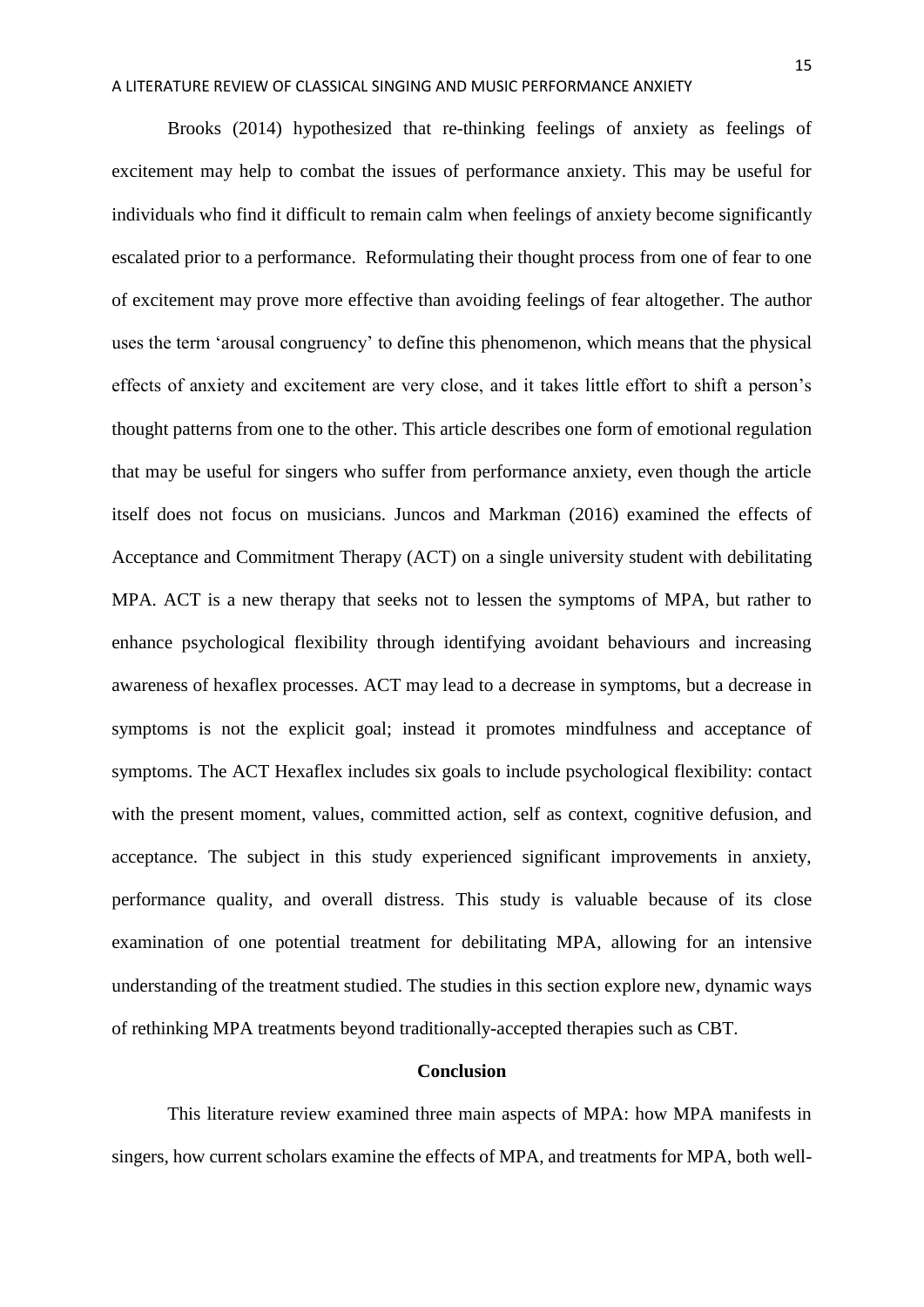studied, common treatments and new treatments. This review is limited in scope because of the relatively small amount of research focusing on MPA and classical singing. Much of the MPA research completed to date focuses on the effects of MPA on instrumentalists, but singers experience MPA in a unique way, and therefore should be studied closely as well. A significant lack of literature focuses on MPA in singers, especially when considering pathological and debilitating experiences of MPA in singers. I encourage further research on the mental and physiological effects of MPA in both instrumentalists and singers. Further research is needed on the treatments of MPA, particularly treatments that have been developed more recently, such as excitability training and ISDTP. I also advocate for further study examining the connection between MPA and other anxiety disorders. Researching MPA has many applications for the field of music pedagogy, and greater understanding of MPA could lead to more effective teaching practices which minimize the negative effects of pathological MPA.

Based on this review of literature, I urge music students struggling with MPA to seek resources from their teachers or to attend anxiety-related programs and workshops in their area. Speaking to a registered therapist about options for alleviating symptoms of MPA may be very beneficial, as well as trying various techniques shown to help with general anxiety disorders, such as cognitive behavioural therapy or meditation. Reitman (2001) demonstrates the effectiveness of Music-assisted Coping Systematic Desensitization for sufferers of MPA. Both Hoffman and Hanrahan (2012) and Spahn, Walther and Nusseck (2016) display the benefits of group workshops and seminars for performers with MPA. Kenny, Arthey and Abbass (2014) suggest Intensive Short-Term Dynamic Psychotherapy as a potentially useful treatment for MPA, while Juncos and Markman (2016) recommend Acceptance and Commitment Therapy. Exploring potential root causes for an individual's experience of MPA may prove helpful, so I recommend seeking professional help when MPA is severe enough to impact a performer's well-being.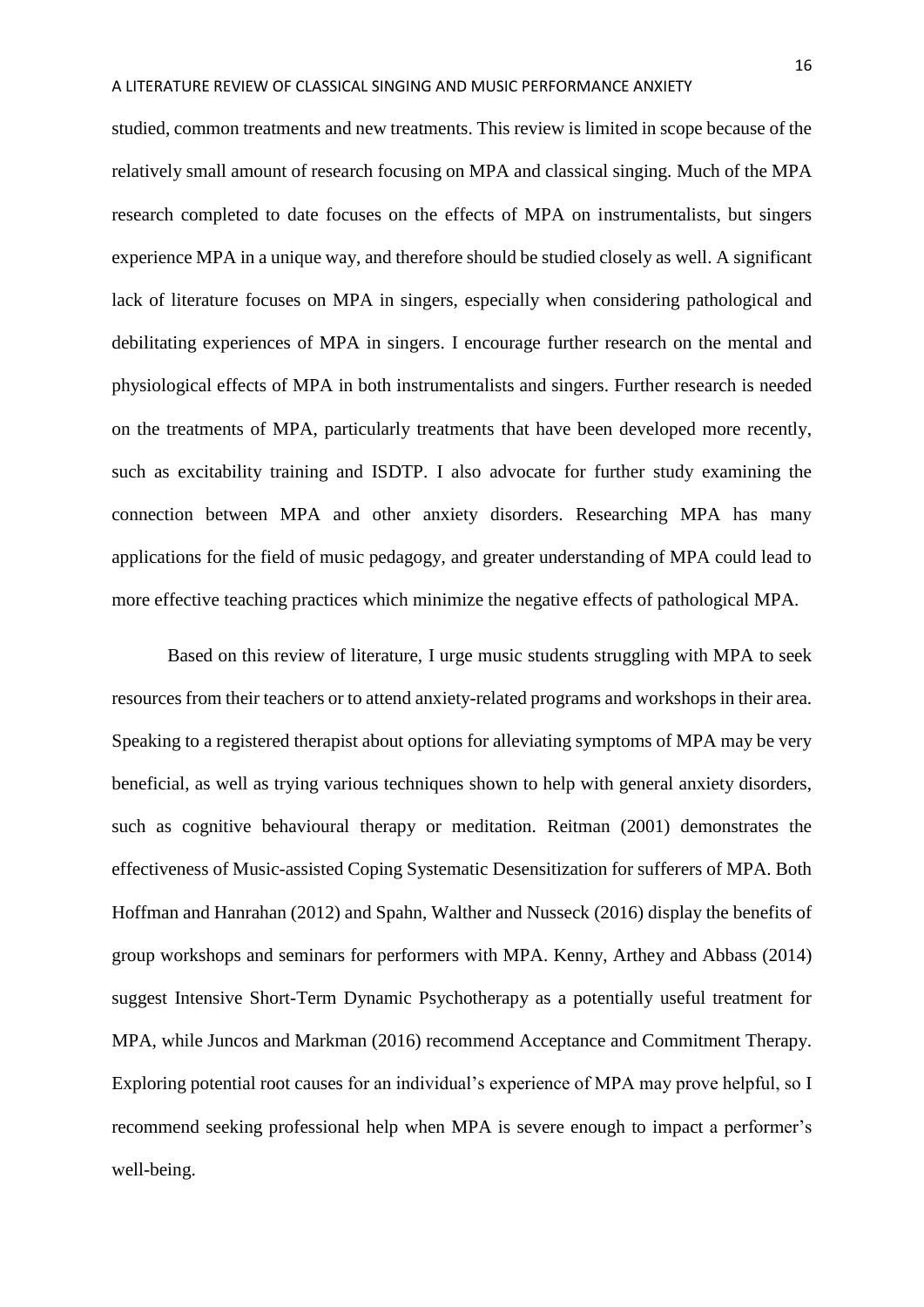### **References**

- Abril, C. R. (2007). I have a voice but I just can't sing: a narrative investigation of singing and social anxiety. *Music Education Research 9(1)*, 1-15.
- Alzugaray, Hernández, Lòpez, Gil. (2016). Kenny Music Performance Anxiety Inventory: Confirmatory factor analysis of the Spanish version. *Psychology of Music 44(3)*, 340- 352.
- Barlow, D. (2000). Unraveling the mysteries of anxiety and its disorders from the perspective of emotion theory. *American Psychologist 55*, 1247–1263.
- Beck, R. J., Cesario, T. C., Yousefi, A., & Enamoto, H. (2000). Choral singing, performance perception, and immune system changes in salivary Immunoglobulin A and Cortisol. *Music Perception: An Interdisciplinary Journal 18(1)*, 87-106.
- Brooks, A. W. (2014). Get excited: reappraising pre-performance anxiety as excitement. *Journal of Experimental Psychology 143(3)*, 1144-1158.
- Broomhead, P., Skidmore, J. B., & Eggett, D. L. (2010). The effect of positive mindset trigger words on the performance expression of non-expert adult singers. *Contributions to Music Education, 37(2)*, 65-86.
- Broomhead, P., Skidmore, J. B., Eggett, D. L., & Mills, M. M. (2012). The effects of a positive mindset trigger word pre-performance routine on the expressive performance of junior high age singers. *Journal of Research in Music Education 60(1)*, 62-80.
- Hamann, D. L. (1982). An assessment of anxiety in instrumental and vocal performances. *Journal of Research in Music Education 30(2)*, 77-90.
- Hoffman, S. L., & Hanrahan, S. J. (2012). Mental skills for musicians: Managing Music Performance Anxiety and enhancing performance. *Sport, Exercise, and Performance Psychology 1(1)*, 17-28.
- Juncos, D. G., & Markman, E. J. (2016). Acceptance and Commitment Therapy for the treatment of Music Performance Anxiety: A single subject design with a university student. *Psychology of Music 44(5)*, 935-952.
- Kenny, D. T., Davis, P., & Oates, J. (2004). Music Performance Anxiety and occupational stress amongst opera chorus artists and their relationship with state and trait anxiety and perfectionism. *Anxiety Disorders 18*, 757-777.
- Kenny, D. T. (2006). Music Performance Anxiety: origins, phenomenology, assessment and treatment. *Journal of Music Research 31* (51-64).
- Kenny, D. T., Arthey, S., & Abbass, A. (2014). Intensive Short-Term Dynamic Psychotherapy for severe Music Performance Anxiety: assessment, process, and outcome of psychotherapy with a professional orchestral musician. *Medical Problems of Performing Artists 29(1)*, 3-7.
- Kokotsaki, D., & Davidson, J. W. (2003). Investigating Musical Performance Anxiety among music college singing students: a quantitative analysis. *Music Education Research 5(1)*, 45-59.
- Larrouy-Maestri, P., & Morsomme, D. (2014) The Effects of Stress on Singing Voice Accuracy. *Journal of Voice 28(1)*, 52-58.
- LeBlanc, A., Jin, Y. C., Obert, M., & Siivola, Carolyn. (1997). Effect of audience on Music Performance Anxiety. *Journal of Research in Music Education 45(3)*, 480-496.
- Martinent, G., Ferrand, C., Guillet, E., Gautheur, S. (2010). Validation of the French version of the Competitive State Anxiety Inventory-2 Revised (CSAI-2R) including frequency and direction scales. *Psychology of Sport and Exercise 11,* 51–57.